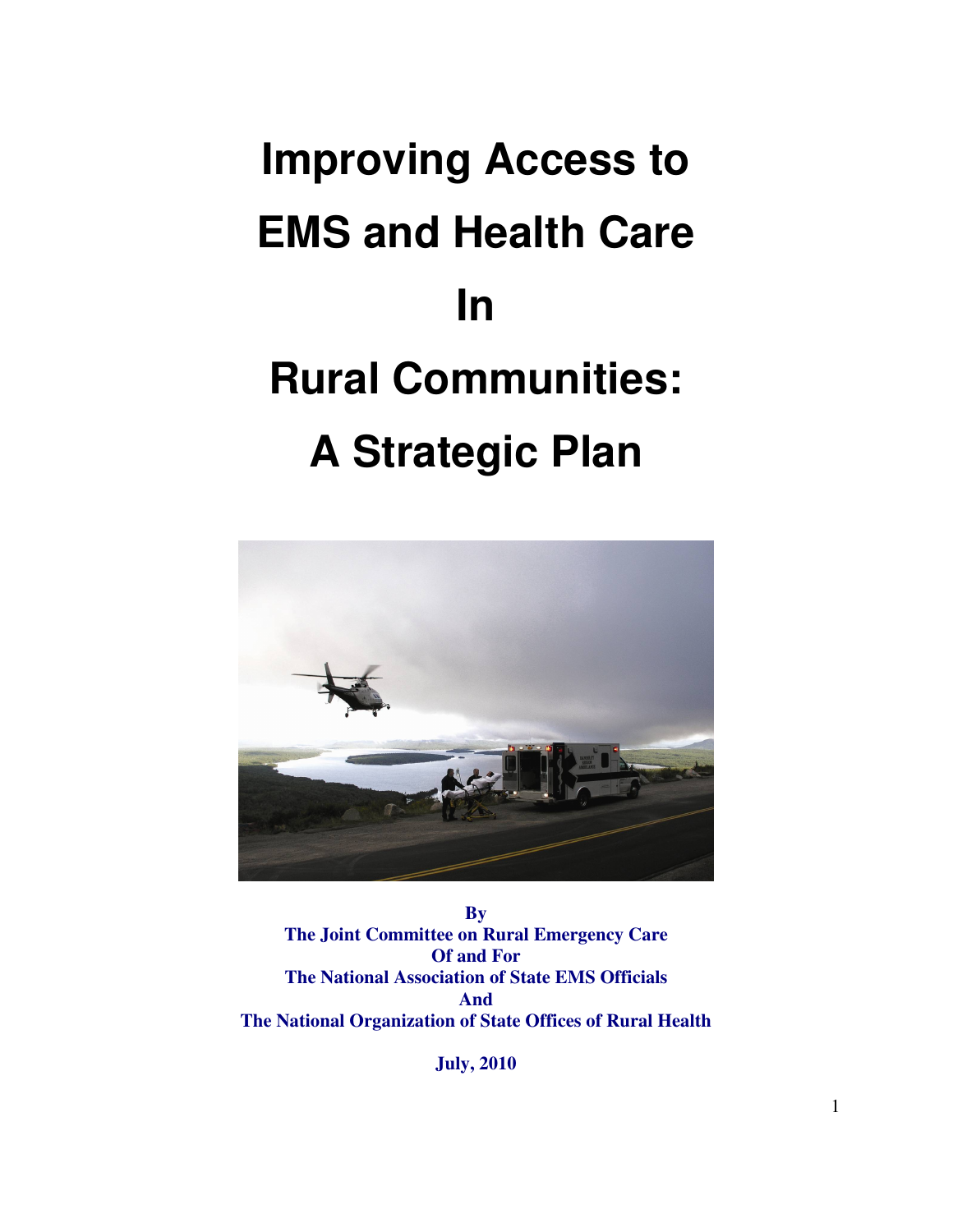# **Improving Access to EMS and Health Care in Rural Communities: A Strategic Plan**

# **I. Executive Summary**

Rural health care is jeopardized by a decline in the availability of local health care facilities, less access to preventive and primary care services, and greater distances to increasingly regionalized specialty care services. Rural emergency medical services (EMS) are more often called upon for longer distance transports and to perform services and referrals normally provided by other (now missing) health care providers. Yet because these services operate largely in isolation from most of the health care system, have a declining volunteer workforce, and have few reimbursement and performance incentives, they find it difficult to perform traditional EMS functions, much less widening their scope of service. This paper cites those deficiencies, suggests direction for the future, and details actions and actors necessary to achieve that direction.

The Joint Committee on Rural Emergency Care (JCREC) was formed by the National Association of State Emergency Medical Services Officials and the National Organization of State Offices of Rural Health to address mutual interests in rural emergency medical services (EMS).

 This paper is an initiative of the JCREC to provide national EMS planners with strategies for improving both rural EMS and health care in general. Its premise is that improved formal integration of EMS and community health care, following in informal footsteps that have been taken in this regard across the country in recent years, changes in workforce roles and perspective, and changes in the way EMS is measured and paid for will accomplish these improvements.

In the table immediately following are concepts that are key to understanding the strategies for improvement. The next section of the paper describes how history has led us to the present state of rural EMS provision, what that current system looks like, and how it should be changed in the future to better serve rural communities. The final section addresses specific problems in the current system as well as concepts for an improved system and assigns strategic actions and responsibilities for carrying out those actions. These are generally grouped to address system integration, workforce, and service measurement and reimbursement priorities.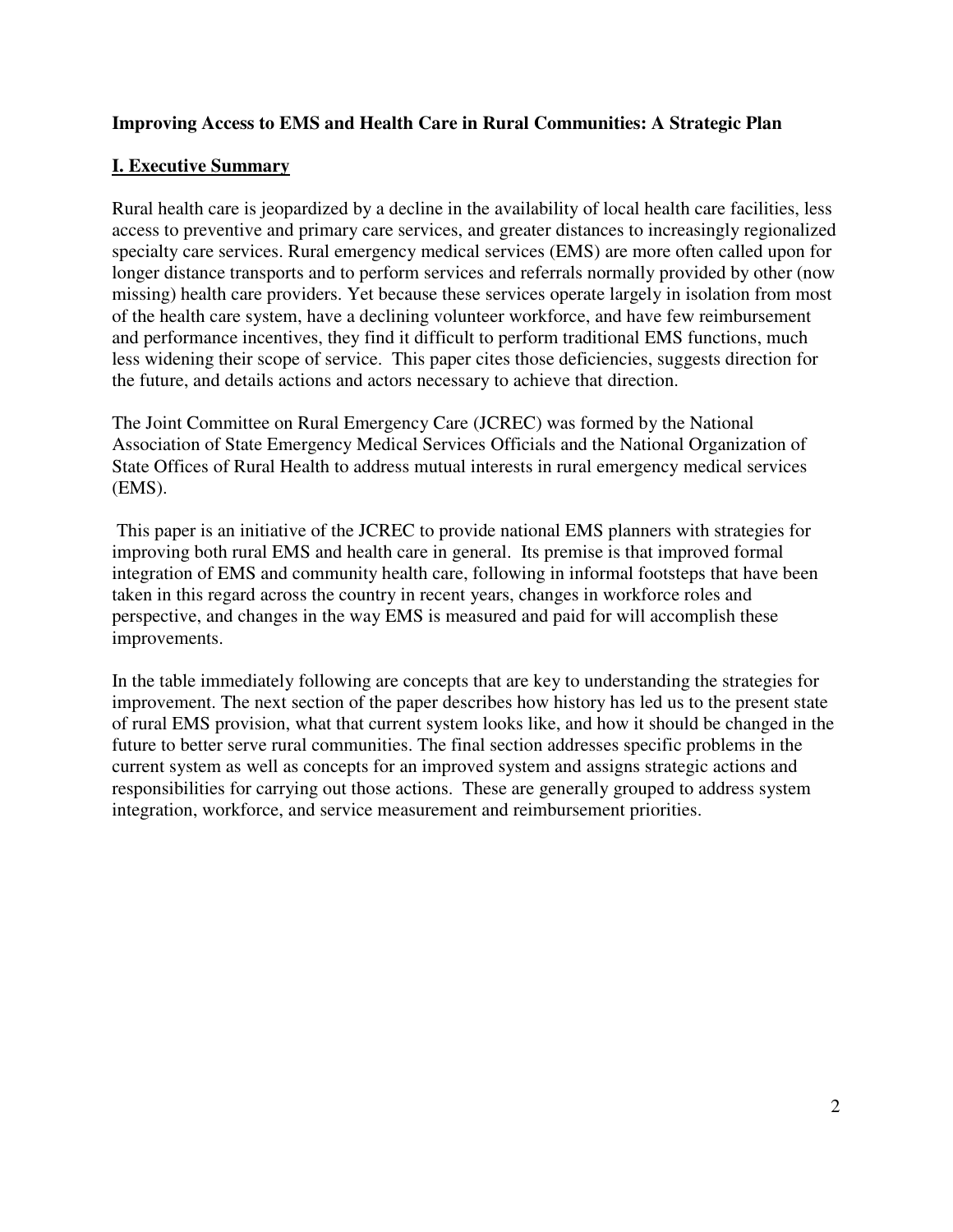## *Some Key Concepts*

### *Community Paramedicine/Community Paramedic/Community EMT*

*The concepts of "paramedic paradox" and "community paramedicine" were introduced in a 2001 issue of Rural Health News.<sup>1</sup> The paramedic paradox is that the further a community is from a hospital the more its residents may benefit from local basic and advanced EMS intervention, but it is also less likely that these services will be available in an emergency. Maintaining such a high level of EMS response in an area where call volume is low makes it costly and difficult for EMS staff to keep skills sharp. Community paramedicine has become synonymous with integrating EMS and primary care. In a community paramedicine setting, paramedics and EMTs would be trained to carry out primary care roles as dictated by the needs of that community. Reimbursement, or other financial support for those services would enable the community to employ EMTs and paramedics, and the primary care clinical services they would perform would keep their skills sharp between EMS calls. Community paramedics and community EMTs have existed, without formally being called that, in many settings and in many countries.2, 3 They are found in rural health clinics and hospital EDs, as well as going to patients' homes in ambulances to provide preventive and primary care services. Community paramedics are envisioned as having a specific set of general primary care and prevention training, such as that provided by the first formal class graduated from a Minnesota program this past year 4 . They would use some or all of that training which is appropriate to the needs of their particular community and may augment that with the use of wireless telemedicine capabilities to a supervising provider. The term "community paramedic" is generic and the same type of practitioner may exist with a different title such as "advanced practice paramedic". Community paramedic initiatives have also emerged in more urban settings as ways to cope with overuse of 911 systems for non-emergencies and to address pandemic flu.* 

#### *Medical Home*

*Medical home, also known as patient-centered medical home, is defined as "an approach to providing comprehensive primary care that facilitates partnerships between individual patients and their personal physicians, and when appropriate, the patient's family"<sup>5</sup> . The provision of medical homes may allow better access to health care, increase satisfaction with care, and improve health. It also introduces the concept of providing physicians with funding to enable a wide array of practitioners to be utilized whose services are not traditionally reimbursable in private practice arrangements such as dieticians. Under this arrangement, physicians might fund and utilize community paramedics and EMTs, supplementing public health, EMS and other funding available to better assure the availability of these practitioners in the community.* 

### *Universal Minimum Access to EMS and Regional Core EMS Agencies*

*Introduced here, universal minimum access to EMS (UMA-EMS) means that, by law (unless otherwise assured), an EMS preparedness system that provides the general assurance of reasonably prompt basic life support response, access to advanced life support intervention, and access to mutual aid services is to be established for every community. This may be accomplished through the provision of a combination of local and regional response and transport arrangements that does not rely on, but may be augmented by, volunteer response services. The intent is to provide routine EMS response to at least the same degree that law enforcement and fire response are assured. Key to the success of UMA-EMS is the designation of regional core EMS agencies that actually provide all EMS response for a region or, through business agreements and mutual aid pacts, provide some of the response directly and some contractually (e.g. the core agency may have a business relationship for secondary ground transports and for emergency air medic response). Regional core EMS agencies do not rely on volunteers for their response but may utilize volunteer providers and agencies to augment their response.* 

## **II. Setting the Stage: Rural EMS Past, Present, and Future**

## **A. The Provision of EMS: Where We Are Now and How We Got Here**

From the conception of modern emergency medical services (EMS) in the late 1960's to its birth as a multi-component system of care under the EMS Systems Act of 1973 (Public Law 93-154)<sup>6</sup> and revision of those components in documents such as the 1996 *EMS Agenda for the Future*<sup>7</sup> and the 2004 *Rural and Frontier EMS Agenda for the Future*<sup>8</sup>, EMS has been cast with a broad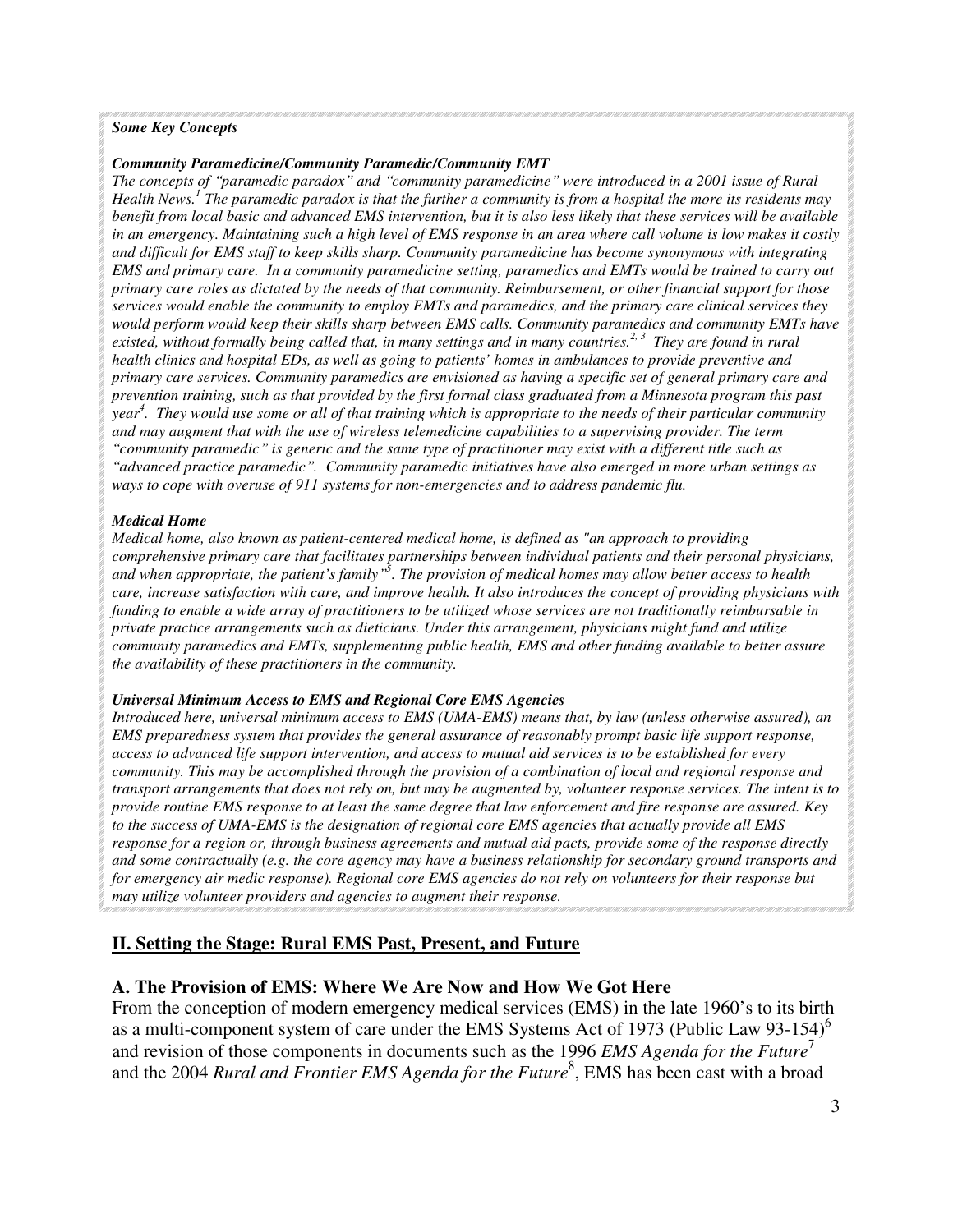description. It is responsible for trying to prevent emergent illness and injury and, when it cannot, to minimize their impact on the patient, his or her family, and society through intervention and rehabilitation.

Yet, while prevention and rehabilitation have been specific elements of this EMS job description, the way the role has been implemented rarely reflects these. Typically, the public would define EMS as an ambulance and its crew responding to an emergency, providing care, and taking the patient to a hospital. Most EMS providers would not characterize the EMS role differently. The leading payer for EMS, the federal government through its Centers for Medicare and Medicaid Services (CMS), only pays for EMS if a patient is transported to a health care facility. Except for routine interaction with emergency department (ED) staff, interaction with hospital and community health facility staff during patient transfers, and some clinical training experiences, this narrowed EMS role is largely disconnected from the health care system and its social services support system. Rural EMS providers may lack knowledge of and connections with resources to which patients might be appropriately referred. At the same time, absent other providers, they may be the health care provider most likely to be called on for a variety of nonemergent health needs. Paramedic-level services may be more useful the further distant from a hospital a community finds itself, but they also may be the less likely to be afforded because of the high cost to establish and maintain them and low call volume to support their practice. This is the rural paramedic paradox.

The provision of EMS, particularly in rural areas, has historically been carried out on a volunteer basis more than most other public safety and health care jobs. Without attributing cause or effect, this characteristic has certainly reinforced the narrowing of the EMS profession description and has caused the small, local ambulance service to proliferate because it is easier to recruit volunteers for a narrowly defined, exciting responsibility in their own community. These characteristics work against EMS providers focusing on anything but emergency patients, developing other services, developing career ladders or establishing a professional identity. They also make it difficult to create or attract effective EMS agency or medical leadership. These characteristics and the general decline of volunteerism have led to an increasing inability of rural volunteers to provide basic EMS even in its narrow form. Unfortunately, this occurs at a time when they are also increasingly being called upon to fulfill EMS' original, more widely defined role because local hospitals, primary care providers and other health services are disappearing or are becoming overwhelmed in rural communities.

One coping mechanism that has become evident has been the use of EMS personnel to augment primary care and other health care personnel and services in rural communities.<sup>2</sup> The use of paid EMS personnel in rural clinics, hospitals, and elsewhere has filled gaps in community health care needs while allowing them to be in the community to respond to emergencies. This practice has become more formally identified as "community paramedicine", a tool to help meet both the EMS and general health care needs in a community.<sup>2,3</sup> There is now an International Roundtable of Community Paramedicine (IRCP) which recognizes a variety of such practices and systems around the world. $3$  In the United States, there is a desire to formalize the roles of community paramedics and EMTs by establishing formal training programs<sup>4</sup> and making them eligible for reimbursement for their services under medical home<sup>5</sup> and other third party payer models.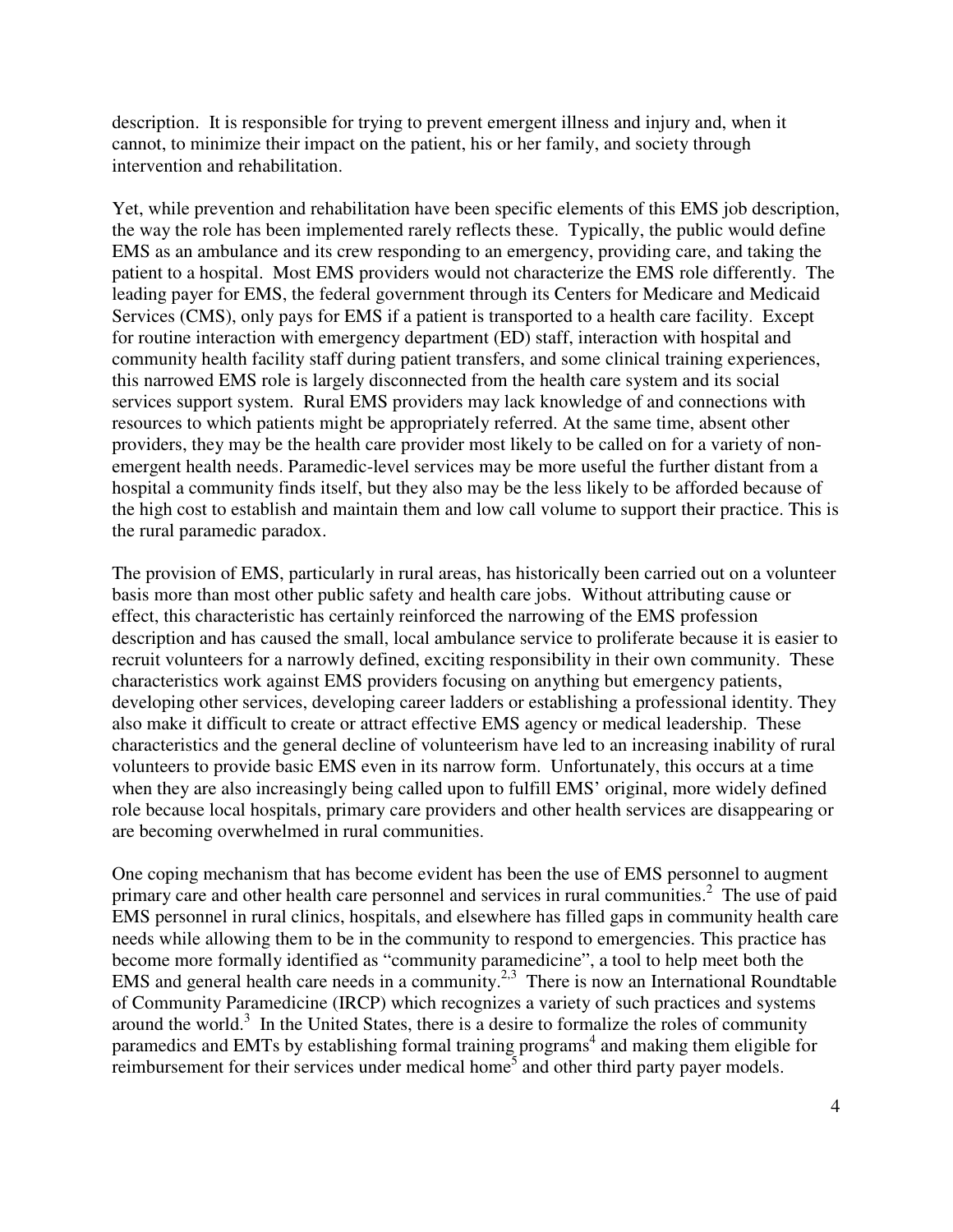Partnership between local EMS providers and Critical Access Hospitals has been emphasized in federal funding programs, and bears promise in implementing community paramedicine.

The provision of EMS has not, historically, been established on evidence that the practices inherent in it result in better outcomes for the patient. Nor has there been on-going performance improvement oversight of practitioners until recently and largely in more urban, paid services. In rural volunteer services, there is little incentive to create "big brother" oversight programs which create more work for service leaders and may impair volunteer retention. Reimbursement for EMS remains largely tied to performing transport and not to performing practices which improve patient outcomes or contribute to preventing the acute event in the first place.

## **B. The Provision of EMS: Where We Want to be in the Future**

In the future, rural America will be better assured a universal minimum access to EMS (UMA-EMS), including both basic life support (BLS) and advanced life support (ALS). Unless otherwise assured, state statute (public health, public safety and/or insurance laws) will require that communities provide this access in the same manner that they are required to for police and fire response.

This will include reliance on a variety of EMS resources such as non-transporting first responders with BLS and ALS vehicles, ground and marine emergency response ambulances, secondary transport BLS and ALS ambulances, and fixed wing and helicopter air medical services (AMS). These will be operated by volunteer and paid providers operating around a regional core EMS service with paid providers. This EMS will be expanded and integrated with medical home systems through community paramedicine providers operating from rural clinics, hospital EDs, or EMS centers. These will be overseen by medical home primary care physicians for primary care functions and by emergency physicians for emergency response functions. Community paramedicine providers will coordinate their emergency response, secondary transfer, and other non-primary care operations with the regional core EMS service, a well as with regional, accountable systems of specialty care<sup>9</sup>, and AMS and other specialty responders. Strong partnerships between regional core EMS services and CAHs forge strong response and community paramedicine capabilities.

Regional core EMS services assure UMA-EMS response utilizing paid personnel. They coordinate with and may provide leadership, administrative and other services and resources for volunteer agencies which remain in their response region. Career ladders form around administrative and training/educational tracks in these larger, regional core services and through the community paramedicine and regional specialty systems of care and specialty (e.g. AMS) response.

The more broadly defined EMS role includes emergency and primary care practices based on scientific evidence wherever possible. Regional core providers contribute to scientific knowledge on which these practices are based by participating in research sponsored by lead facilities in regional specialty care systems and are incentivized to do so. Performance of these practices is measured and assessed for possible improvement on an on-going basis. Reimbursement is based on both a quality and quantity basis (pay for performance) and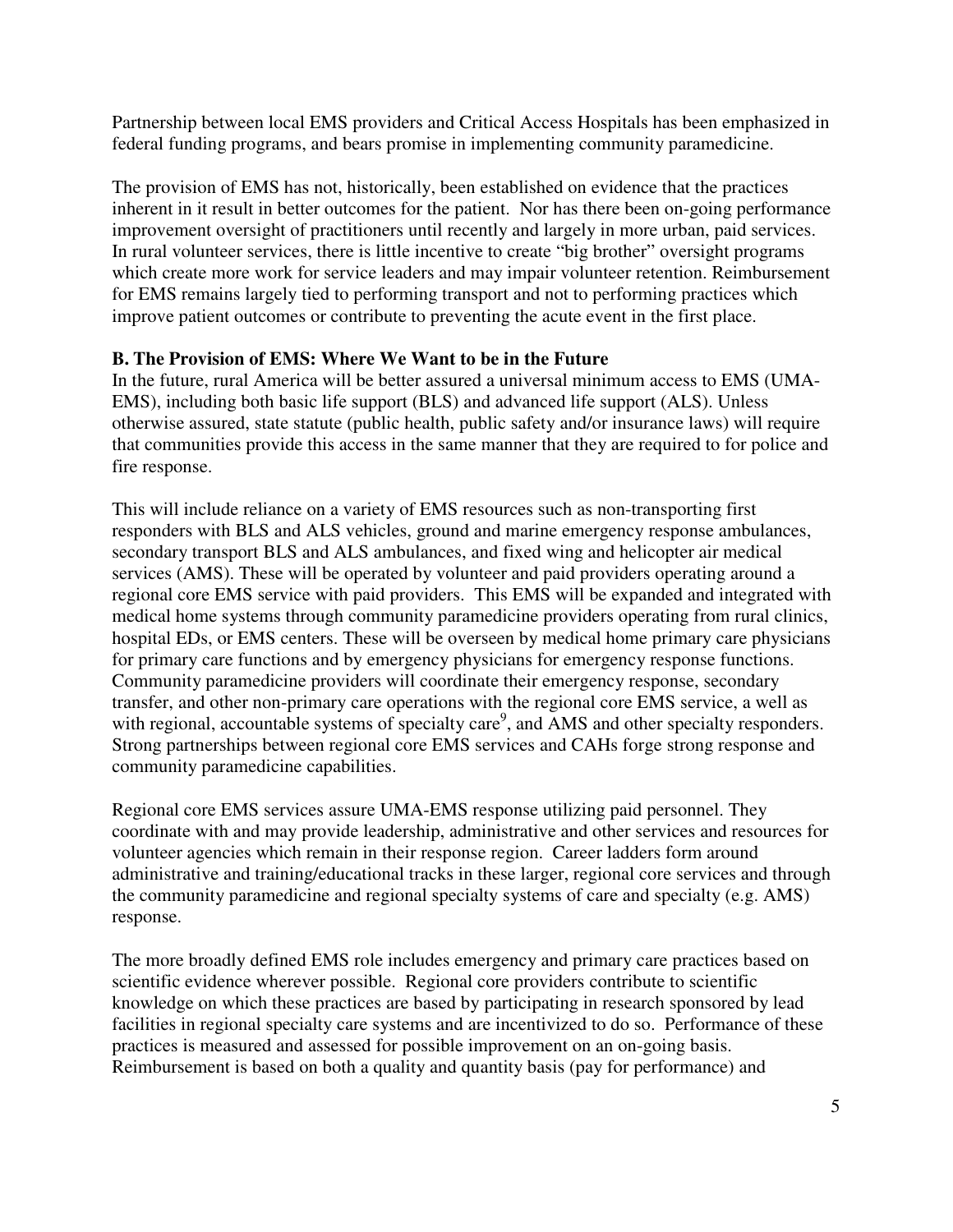recognizes the cost of safety net preparedness. Reimbursement is available for emergency responses which do not result in transports ("treat and release"). Community paramedics and EMTs are eligible providers in medical home systems. The contribution of community paramedicine and treat and release" protocols to decreasing rates of 9-1-1 calls, ED admissions, inpatient admissions, and clinic visits are assessed for the medical home and emergency response populations served.

# **III. Priority Issues for the Provision of EMS in Rural America**

The purpose of this section is to dissect the problems of the current system and the desired state of the future as generally described above and to present specific strategies for addressing them, including what the strategy is, when it can be achieved, and who should bear primary and supporting responsibility.

# **A.Integration with Health Care Systems: Redefining the Role of EMS**

- 1. Where We Are Now
	- a. EMS as a basic public service and safety net varies greatly from community to community with respect to funding type and amount, umbrella organization type, level of care provided, and staffing. Increasing demand for secondary transfer of patients from community hospitals to those with higher levels of services strains these resources, as do the volume of unnecessary transports and the CMS reimbursement incentive to transport all patients. Time-dependent transfer of STEMI, stroke, trauma and other patients is jeopardized when local back-up ground transfer services are not integrated with response systems that rely heavily on air medical services. These services and hospitals should serve as the backbone of disaster plans, however without effective integration, they may fail under the stress of a major incident. Locales that could most benefit from ALS are unable to support ALS.
	- b. Community members, and even leaders, are not generally aware of the status of their EMS preparedness with respect to the characteristics in 1.a unless a problem with the service emerges. The benefits of ALS are not generally understood.
	- c. Rural communities have medical and health care needs that cannot be adequately met by current resources. Enhanced preventive care and earlier detection of acute illness could reduce morbidity and its related societal costs if additional resources existed to provide them.
	- d. EMS is seen and treated as a stand-alone public service like fire and police with little or no integration into the larger health care system at the local (e.g. rural health centers, visiting health/nursing services, preventive health services), or regional (hospitals and specialty centers) levels. The evolving concept of medical home services does not commonly envision EMS as a participant.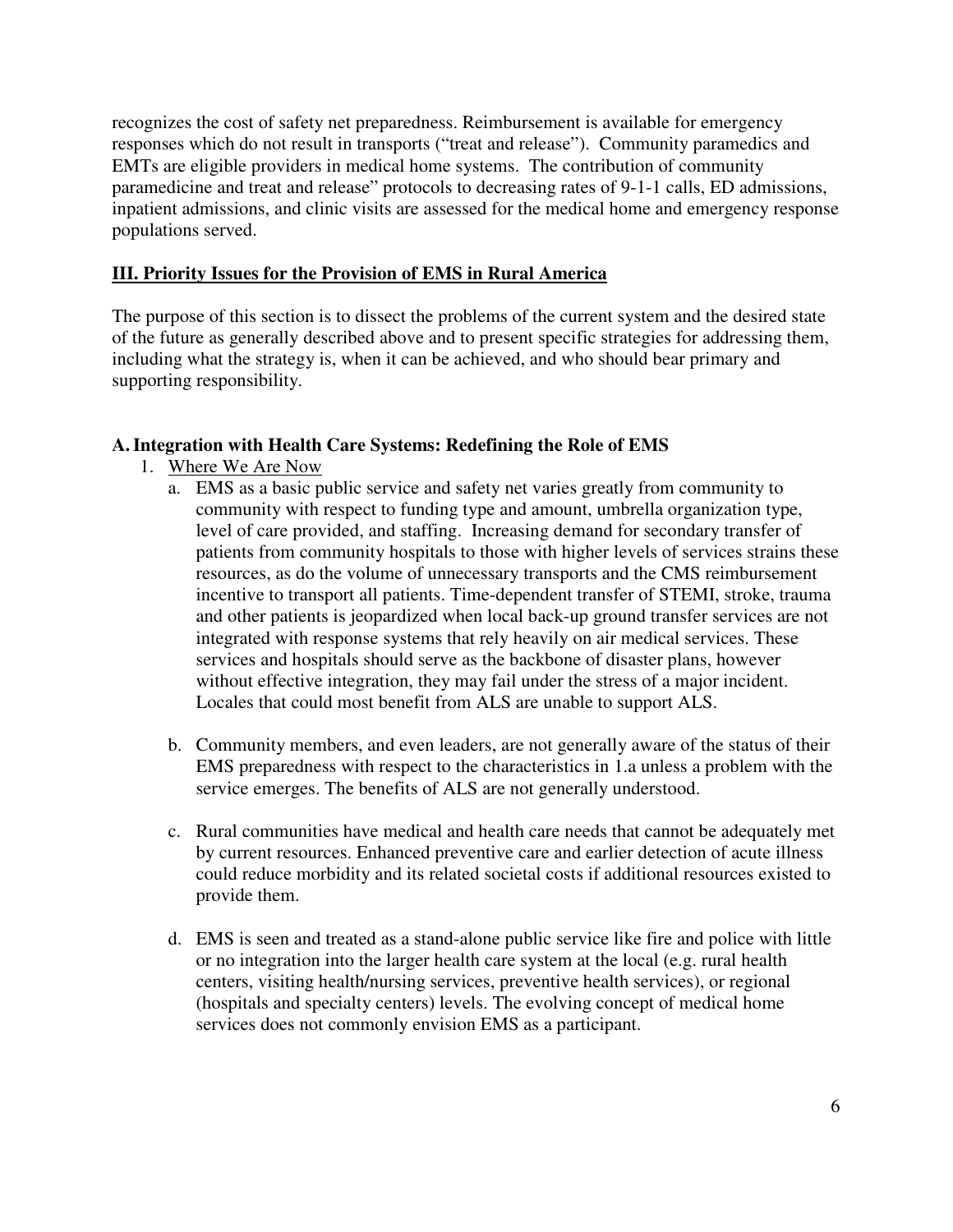- e. Communication between EMS personnel and the rest of the health care infrastructure is limited to hospital ED staff and is limited to episodic, brief voice communications. Given the amount of time spent with rural patients on relatively long calls, there are missed opportunities for more robust voice and data communications that could result in more insightful, timely, and well-informed care, transport, and referral that could significantly decrease the overall cost of care and improve the quality of life for these patients. This communication could include telemedicine capabilities as well as the sharing of relevant electronic health records and facilitate potential referral to a primary care "medical home" instead of transport to ED.
- f. Inadequate integration of EMS and its providers results in episodic care and transport (with EMS treated as primarily a transporter). For patients with chronic health issues who call EMS for an "acute flare" of their chronic disease, the only current option for EMS is to transport these patients to the ED. These patients experience the "revolving-door" of health care utilizing large amounts of health care resources and dollars with little if any improvement in their health status. Once their acute flare has been treated and stabilized (in an expensive emergency setting), they are then discharged back to their home only to await the next "acute flare" of their chronic disease. For other patients who call 9-1-1 but are insufficiently acute as to require transport, "unintegrated" EMS providers have no mechanisms for appropriate primary care referral. Without resolution of underlying issues, these patients will soon experience the "revolving-door" of health care reserved for "frequent fliers" until they become sufficiently acute to be transported. By that point, opportunities may have been lost for effective early intervention and more cost effective care.
- 2. Where We Want to be in the Future and Action Steps to Get There
	- a. Two approaches are employed to give state officials options for achieving the universal minimum access to EMS (UMA-EMS):
		- A model state statute is developed and used by state EMS offices to achieve statutory changes requiring the universal minimum access to EMS (UMA-EMS) standard in their states.
			- i. What: Craft model state statutory language.
			- ii. When: 2010
			- iii. Who: National Association of State EMS Officials (NASEMSO)
		- Incentives are created in health insurance programs to encourage adoption of UMA-EMS.
			- i. What: Explore and recommend opportunities in health insurance programming for incentives to be pursued by state rural health and EMS officials to encourage UMA-EMS.
			- ii. When: 2010 2011
			- iii. Who: National Organization of State Offices of Rural Health (NOSORH)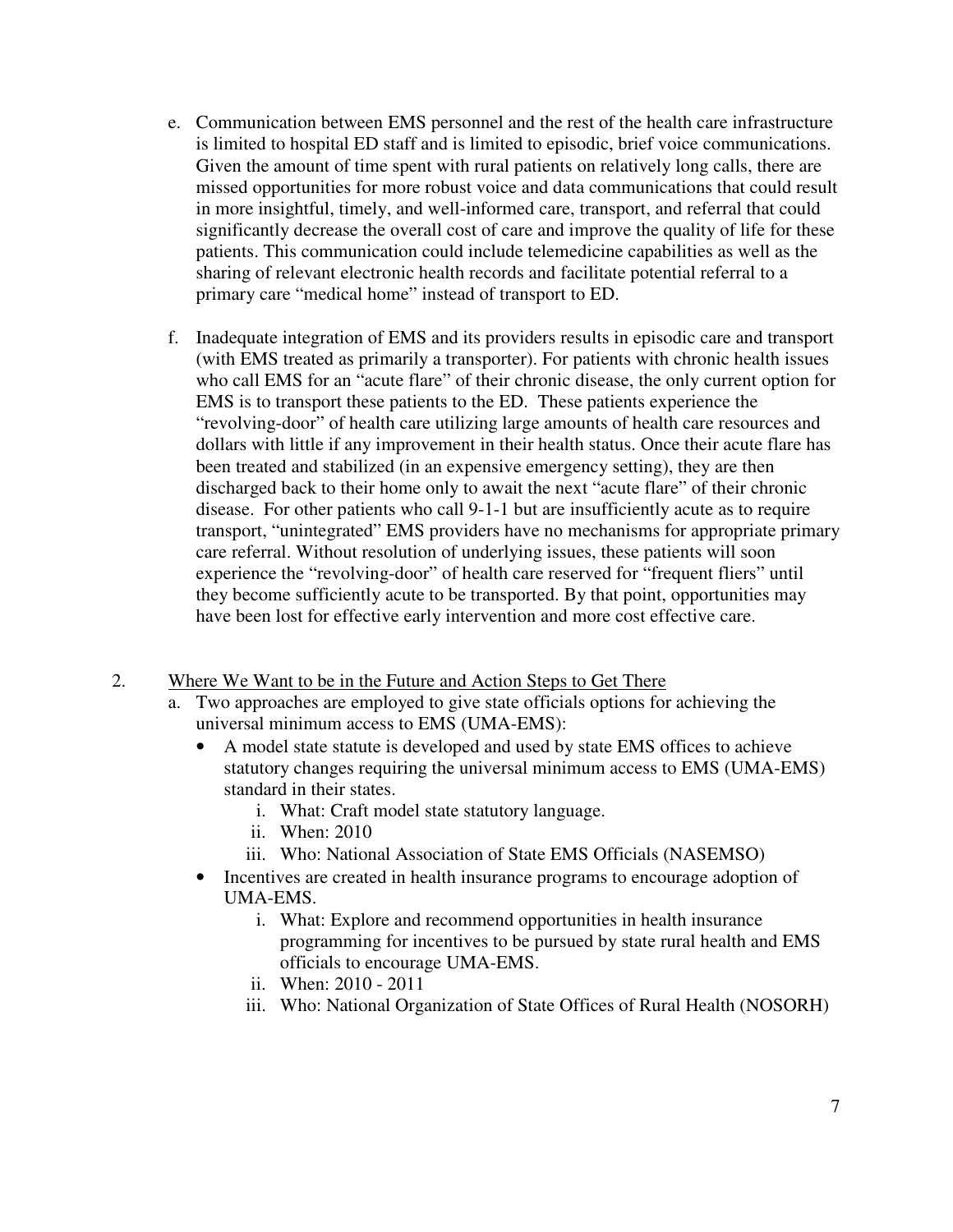- b. Community (or Regional) evaluations are routinely performed independently, as part of the community budgeting cycle, or as part of a larger community health assessment process. Based on these evaluations, communities determine their status for providing a UMA-EMS response (e.g. through an informed self-determination process<sup>10</sup>) and changes that need to be made to improve the system (see B.2.a, below).
	- i. What: Develop a guidance document that suggests ways in which such evaluations/self-determinations may be accomplished as stand-alone processes or as part of larger community/regional health system or public health evaluation and planning processes. This should include a description of available evaluation/self-determination processes and tools and potential funding sources.
	- ii. When: 2010-2012
	- iii. Who: Critical Injury and Trauma (CIT) Foundation in conjunction with JCREC.
- c. Community paramedicine is facilitated, tailored to augment existing services in particular locales, and well integrated into local and regional health care systems. Some community paramedicine providers provide leadership, oversight and coordination of volunteer and paid emergency responders and work in coordinated ALS response with regional core service providers.
	- i. What: Incorporate these concepts in the position paper(s) described in B.2.a, below, and in the considerations in A.2.a, above
	- ii. When: 2010 2012
	- iii. Who: NASEMSO/NOSORH (Joint Rural Emergency Care Committee JCREC).
- d. Appropriate regional secondary transfer service is assured by the regional core service provider and well integrated as back-up to AMS for time-dependent conditions. There are protocols enabling EMS not to transport when transport by ambulance is deemed unnecessary by EMS and medical direction staff. These protocols are accompanied by resources coordinated through community paramedicine providers for referral of the non-transported patient as necessary.
	- i. What: Incorporate these concepts in the position paper(s) described in B.2.a, below and in the considerations in A.2.a, above.
	- ii. When: 2010 2012
	- iii. Who: NASEMSO/NOSORH (JCREC)
- e. Telemedicine resources and EMS communications include fiber-based and wireless broadband capability, which may be linked to extend communications to specialty centers, AMS and other specialty responders in regional specialty systems of care. Video and other data applications exist for comprehensive, real-time uploading of multi-vital sign patient telemetry, other diagnostics and video, as well as downloading of relevant electronic health records that can be shared with emergency and community paramedicine providers as needed.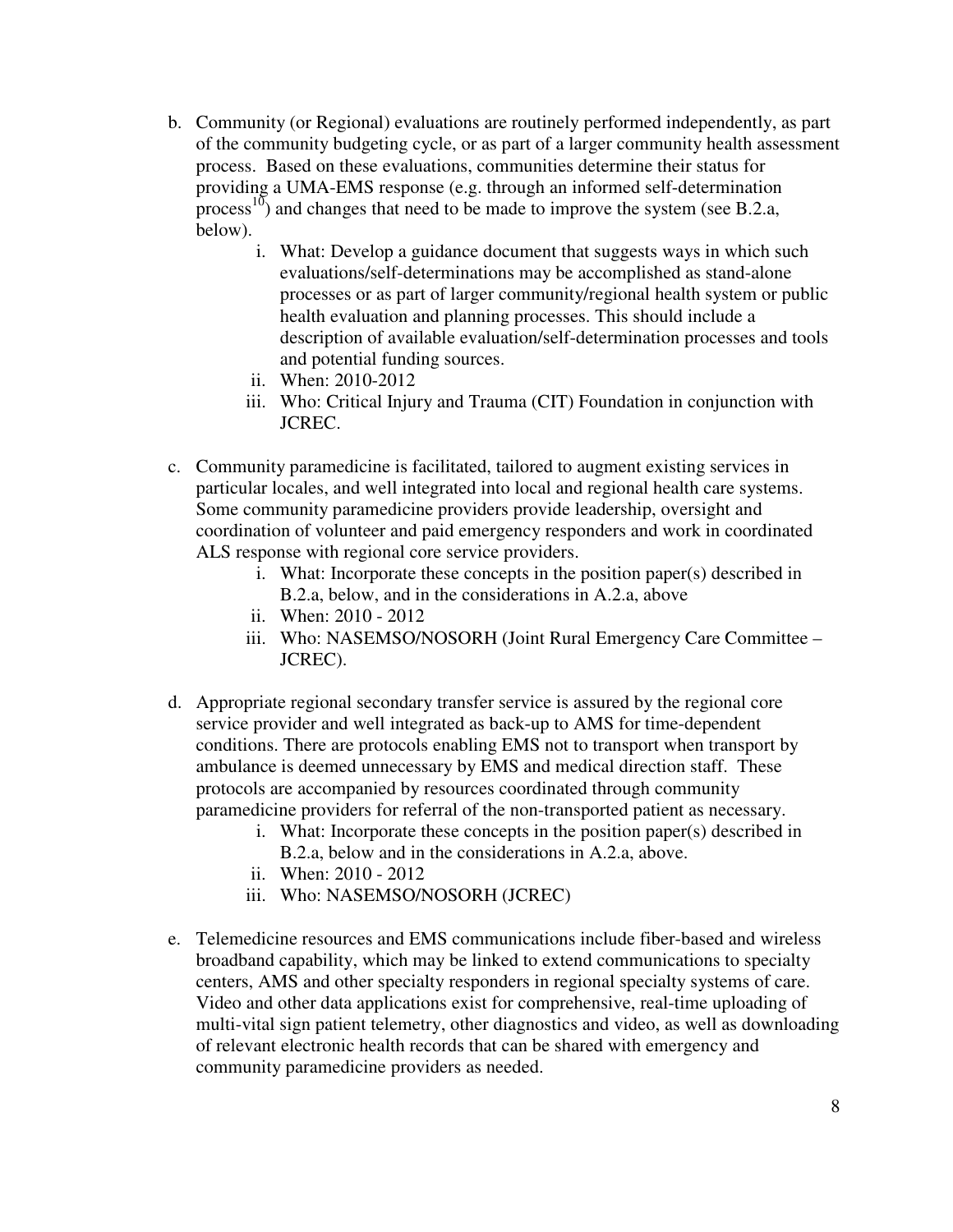- i. What: Publish the NASEMSO/NAEMSP expert panel report on technology applications in EMS and their communications implications. Continue to participate in all national public safety communications forums to promote development of these capabilities.
- ii. When: 2010 2015
- iii. Who: NASEMSO communications committee and technology advisor, utilizing the Joint National EMS Leadership Conference (JNEMSLC) and its communications technology advisor, and coordinating with the JCREC.
- f. Regional core EMS services utilize a mix of response vehicles and teams (ALS, BLS, specialty) to respond appropriately to the nature of the call according to a system of emergency medical dispatch (EMD) that is based on national standards and as generally guided by medical directors in regional specialty systems of care.
	- i. What: Include these considerations in the position paper(s) described in B.2.a, below, and in A.2.a, above.
	- ii. When: 2010 2012
	- iii. Who: NASEMSO/NOSORH (JCREC)

# **B. Workforce: Professionalizing and Resourcing the Provision of EMS**

- 1. Where We Are Now
	- a. The rural EMS workforce is largely volunteer, with some services moving to call pay incentives, and/or part- and full-time paid positions to augment the volunteer force. It is not uncommon for volunteer services to depend on regional paid services to provide coverage for them when there are no duty volunteers available $\delta$ . In some areas, volunteer services still provide a reliable, reasonable response, often utilizing the methods just described. In others, response times may be unreasonable, and the level and quality of care less than desirable for long transports to definitive care.
	- b. The ability to qualify, coordinate, train, maintain the wellness of, and equip largely volunteer forces to optimize safe response and medical care practices is jeopardized by the constraints of volunteer availability, ability to control/influence volunteers, and funding to provide redundant personal protective and other safety supplies and equipment for decentralized (from home, work and the like) response.
	- c. It is commonly thought that EMS is a young person's profession because of the physical and mental demands on providers. A volunteer force in rural America is challenged to find young volunteers willing to commit time to training and volunteering. The young often move away to go to school or find jobs. In a challenging economy, young families who are in the community may have little spare time after working enough to make ends meet and to raise a family. Combined with these pressures, those who volunteer for EMS may suffer sleep deprivation, decreased work productivity and other wellness issues. These and the general nature of the EMS role contribute to volunteer turnover (Center for Research on EMS, study on turnover http://bit.ly/EMS-Research).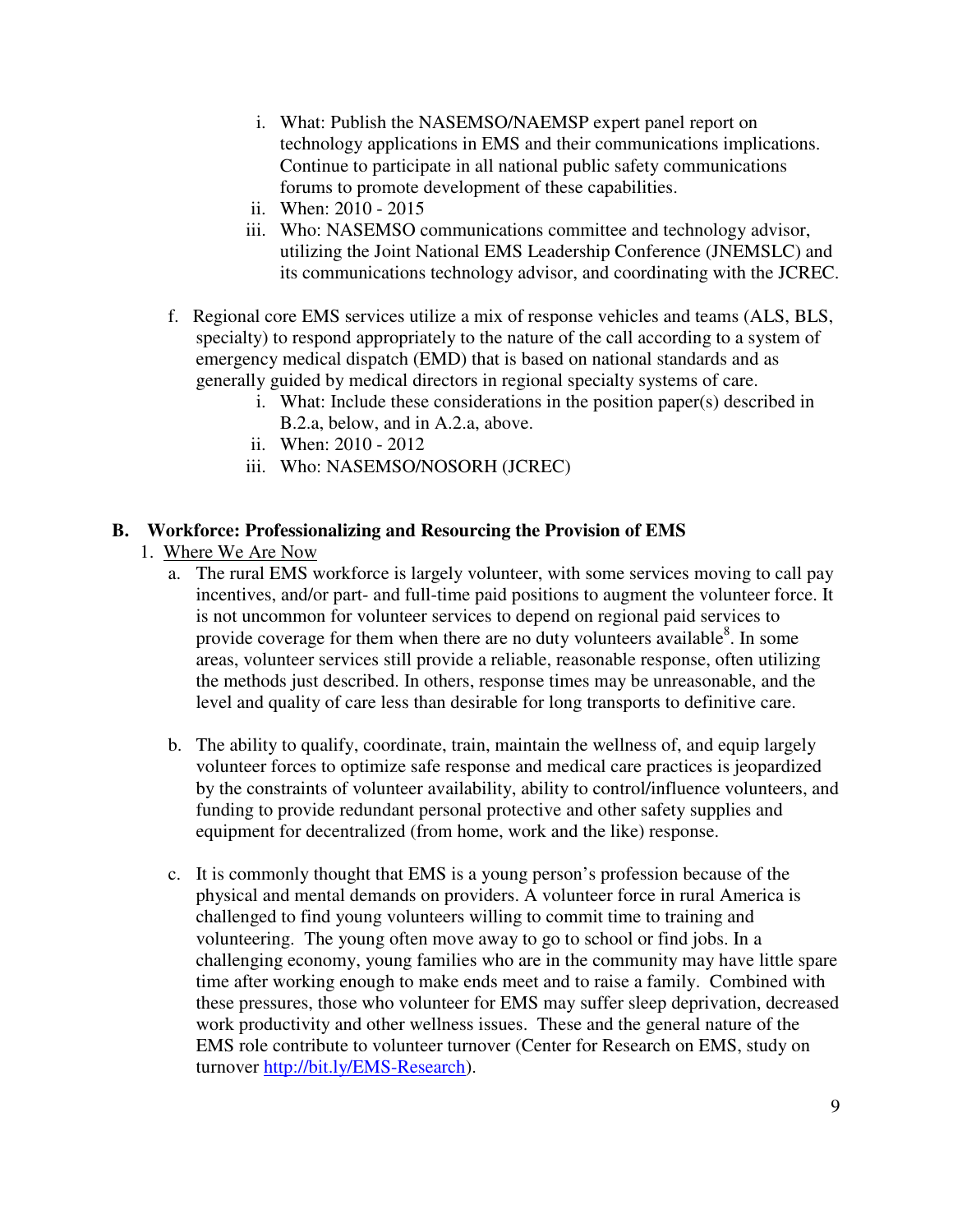- d. Advanced life support is thought to be more important the further one is from definitive care centers. Paradoxically, it is in these same distant, rural communities that one is least likely to find ALS. Paramedic and EMT-Intermediate levels of care require an extensive and intensive training commitment and require a certain level of practice experience to maintain competency. The volunteer workforce is challenged to be able to sufficiently commit to the former, and low EMS volume in rural areas cannot assure the latter.
- e. Paramedics and EMTs often use EMS as a "springboard" to move into other health professions or into administrative roles in healthcare.
- f. Training is often tied to technical schools with varying quality and accessibility. Clinical experience and training is even more varying in quality and accessibility.
- 2. Where We Want to be in the Future and Action Steps to Get There
	- a. Every community is served by a mix of local and regional services that utilize paid staff to assure a reasonable and reliable BLS and ALS mix of services provided based on patient condition and need. These regional core EMS agencies services utilize paid staff and coordinate with or employ local community paramedicine providers who are central to EMS leadership in the area. These core agencies coordinate with remaining local volunteer EMS providers to enhance response and patient care but are not dependent upon them to accomplish reasonable and reliable response and care. The core service leaders may provide administrative services and other resources to support the remaining local volunteer services and/or may encourage consolidation of such services as indicated by performance measures. This is the UMA-EMS system model. Communities whose informed self-determination process dictates a model other than UMA-EMS may face disincentives.
		- i. What: Develop a position paper or papers (one or more to maintain both conciseness but also conceptual continuity) explaining the UMA-EMS, community paramedicine, and regional core service models, including the state statutory and health insurance models included in A.2.a above, and consideration of the already published JCREC Integration position paper.
		- ii. When: 2010 2012
		- iii. Who: National Association of State EMS Officials
	- b. In UMA-EMS systems, the core EMS service provides and enforces contemporary employee health and safety guidelines, processes, supplies, and equipment and also guides and assists remaining volunteer providers in accomplishing the same.
		- i. What: Develop a position paper outlining the minimum standards for "contemporary employee health and safety guidelines, processes, supplies, and equipment" for an agency to provide EMS.
		- ii. When: 2010-2012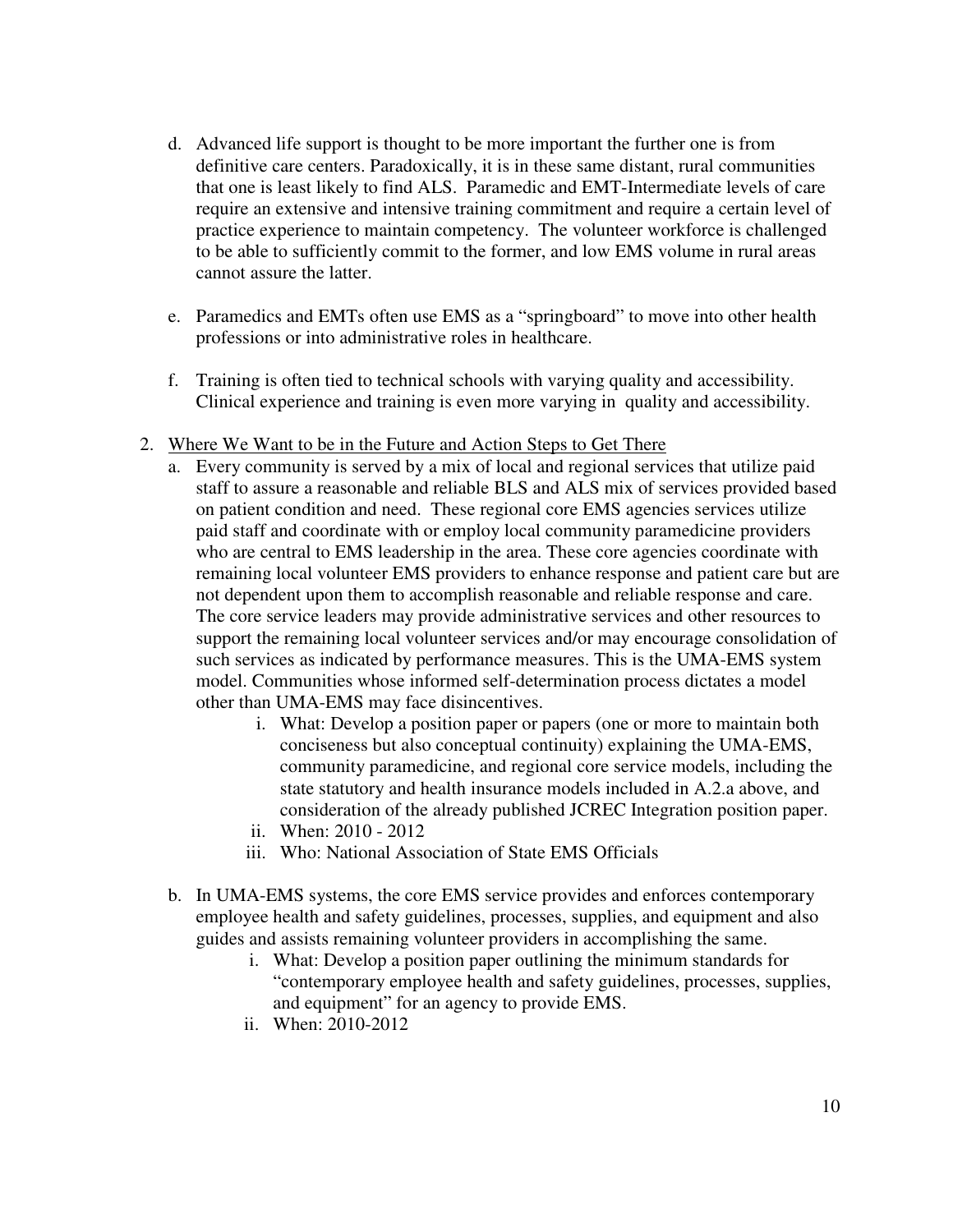- iii. Who: National EMS Management Association (NEMSMA) and the National Association of EMTs Safety Group as requested by and in conjunction with JCREC.
- c. In UMA-EMS systems, the regional core services and community paramedicine employers proactively maintain career ladders among the BLS, ALS, secondary transfer, regional air medical, health care facility, and community paramedicine services they provide or interact with in clinical, training, administrative and other career tracks.
	- i. What: Develop a position paper presenting guidelines to coordinate career advancement opportunities, including education/training ladders and bridges and career/position ladders and bridges, which connect most or all staff positions involved in the provision of EMS in the region. This should include all EMS-related institutional and agency positions in the core region.
	- ii. When: 2011-2013
	- iii. Who: NASEMSO Training Coordinator Council in conjunction with the National Association of EMS Educators (NAEMSE).
- d. Regional core EMS agencies and community paramedicine providers have formal, contractual and paid relationships with primary care and emergency medicine physicians.
	- i. What: Describe these goals and their implementation as part of the position paper developed in B.2.a above, drawing on documents and model agreements developed by the National Association of EMS Physicians (NAEMSP), the American College of Emergency Physicians (ACEP) and the International Roundtable of Community Paramedicine (IRCP).
	- ii. When: 2010 2012
	- iii. Who: NASEMSO with assistance from NAEMSP, ACEP, and IRCP and/or their publications.
- e. Community paramedicine training programs are accessible and affordable in states where community paramedicine providers are needed most. The improved integration that community paramedicine services provide with the health care system in general, opens facility doors for EMS clinical experience. Community paramedicine providers serve as clinical mentors and tutors in the primary care settings in which they work.
	- i. What: Develop a position paper, based on the experience of the Minnesota pilot program and IRCP member experience, on the development, funding and maintenance of community paramedicine training programs. This should include incentivizing the establishment of text materials, college-affiliated training/education programs, and clinical training sites. It should encourage the development of curricula allowing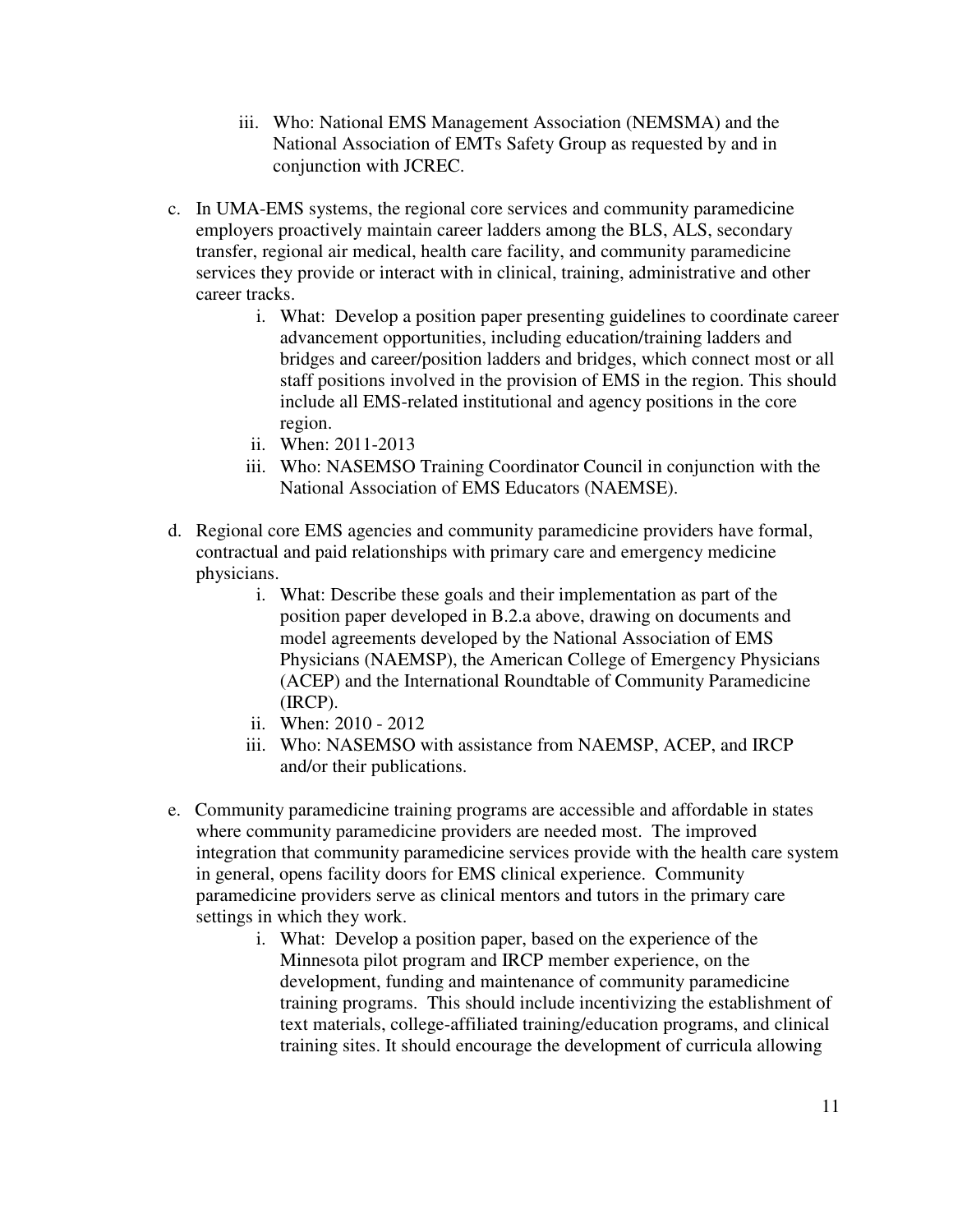for core material as well as flexible material to meet the differing needs of communities across the country.

- ii. When: 2010-2012
- iii. Who: Mayo Clinic/Mayo Medical Transport in conjunction with NAEMSE and the IRCP and their members.

# **C. Performance: Measuring and Paying for the Provision of EMS**

- 1. Where We Are Now
	- a. The clinical and operational practices of EMS have evolved largely from hospital clinical practices and public safety operational practices without a basis in scientific evidence of value in out-of-hospital settings  $(^{1, 12}, 1$ Overton). A call for the development of evidence-based practice was made in the 2006 Institutes of Medicine report *EMS at the Crossroads*<sup>12</sup>. A further complication for rural EMS is that long transfer times and distances, the settings of injury and illness and rural culture may make practices based on urban research less applicable. Unfortunately, rural-based EMS research is more difficult to carry out because of the lower call volumes experienced.
	- b. Performance measurement is not often a high priority in rural and frontier services struggling to recruit, retain and get volunteers out the door to emergency calls. In the modern era of "high performance" EMS in urban and suburban settings with performance benchmarks frequently linked to monetary incentives, rural and frontier services are likely relatively low performers, with one response type for all call types perhaps connecting with a provider of ALS as needed.
	- c. Reimbursement remains connected by CMS to transport. Governmental subsidies and local fund-raising may supplement or replace patient-generated revenue in rural volunteer services. Financial pressures to employ these methods of revenue generation increase as the need for monetary incentives to generate or replace volunteers increases. Seeking additional subsidy is rarely tied to performance measures except for the ability to respond at all.
- 2. Where We Want to be in the Future and Action Steps to Get There
	- a. State protocol (and where applicable, in UMA-EMS systems, local protocol) development involve the tertiary care centers central to regional coordinated and accountable systems of specialty care. These systems and staff drive the consideration of evidence-based practice upon which to base new protocols and organize regionwide and/or statewide research projects to study rural treatment efficacy.
		- i. What: Develop a position paper describing the implementation of evidence-based practice (as described by the 2009 NHTSA project) and protocols in state and regional EMS systems. This should include consideration of implementing research activities within state and regional EMS systems (especially in rural areas which may require inter-regional and inter-state cooperation to achieve sufficient critical mass for study) to support evidence-based protocol development.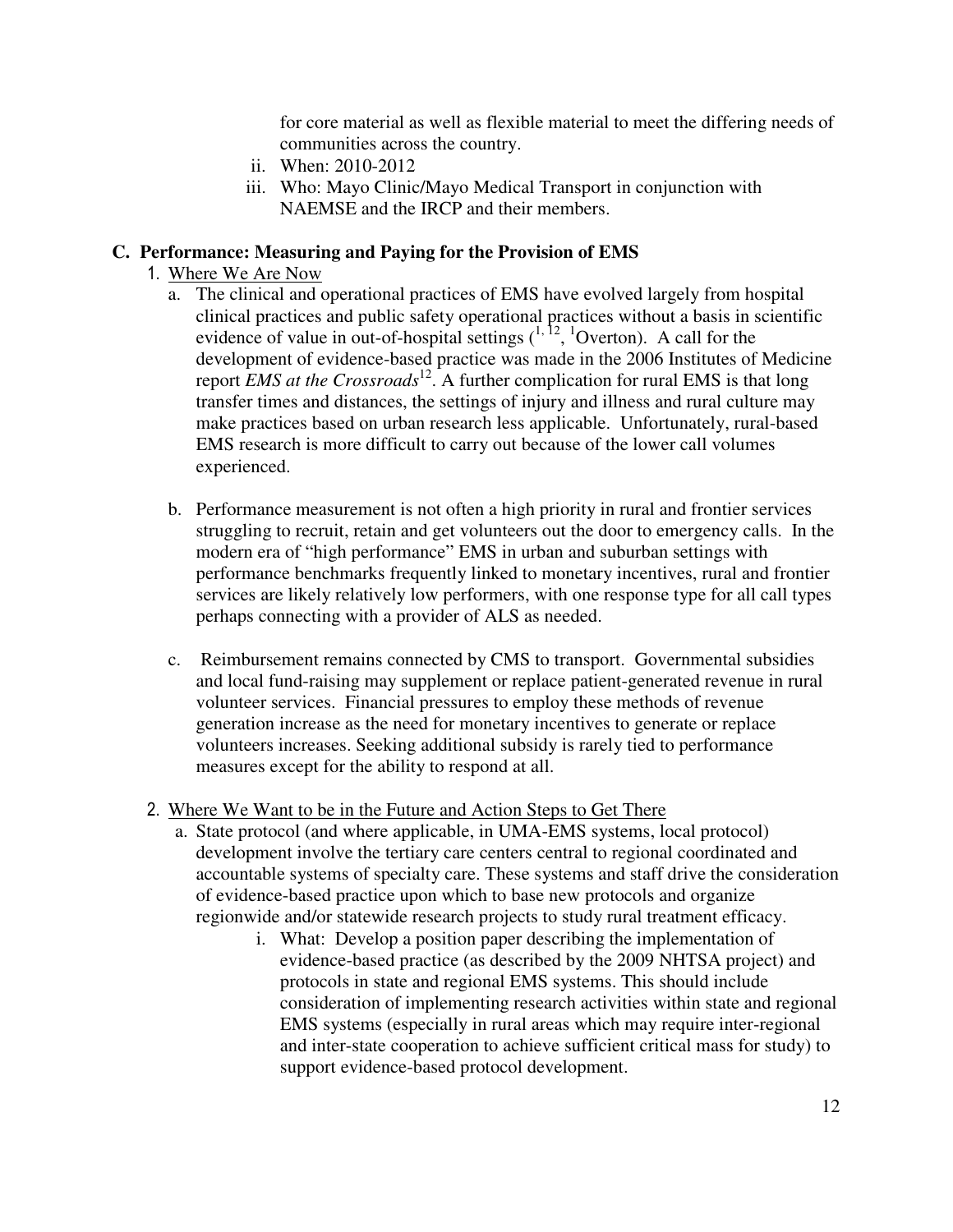- ii. When: 2012-2014
- iii. Who: NASEMSO Medical Directors Council in conjunction with NAEMSP and the Society for Academic Emergency Medicine (SAEM).
- b. In UMA-EMS systems, performance benchmarks are required as part of the system evaluation leading to informed self-determination decisions. High performance system conventions for tailoring response to call profile and resource type and basing are also included in these evaluations.
	- i. What: Include these considerations in the position described in B.2.a.
	- ii. When: 2010 2012
	- iii. Who: NASMESO in conjunction with the National EMS Management Association (NEMSMA) and the North Central EMS Institute (NCEMSI).
- c. Reimbursement is tied to service provision and patient condition and is not dependent on patients being transported. Community paramedicine providers are included in medical home reimbursement and/or other reimbursement arrangements for rural primary care physicians and facilities utilizing them as primary care staff between EMS calls.
	- i. What: Explore and develop specific recommendations for inclusion of EMS services (treat/release and other) and community paramedics/EMTs in current CMS, medical home systems, and other methods of reimbursement and proposals for same.
	- ii. When: 2010-2015 (starts immediately and maintain as an on-going priority).
	- iii. Who: JCREC in conjunction with Advocates for EMS (AEMS).

# **IV. References**

1. Rowley T.; *Solving the Paramedic Paradox*; Rural Health News; Volume 8, Number 3, Fall 2001 .

2. McGinnis, KK; *Rural and Frontier Emergency Medical Services Agenda for the Future*; National Rural Health Association Press; Kansas City, MO; 2004; pp. 6-7

3. International Roundtable of Community Paramedicine; "History"; http://www.ircp.info/Home/tabid/233/Default.aspx ; accessed March, 2010

4. Minnesota Community Paramedic Training Program Description

http://www.health.state.mn.us/divs/hpsc/hep/transform/dec10documents/communityparamedic.p df ; accessed March, 2010

5. Medical Home Model Descriptions:

• http://www.medicalhomeinfo.org/joint%20Statement.pdf ; accessed March, 2010